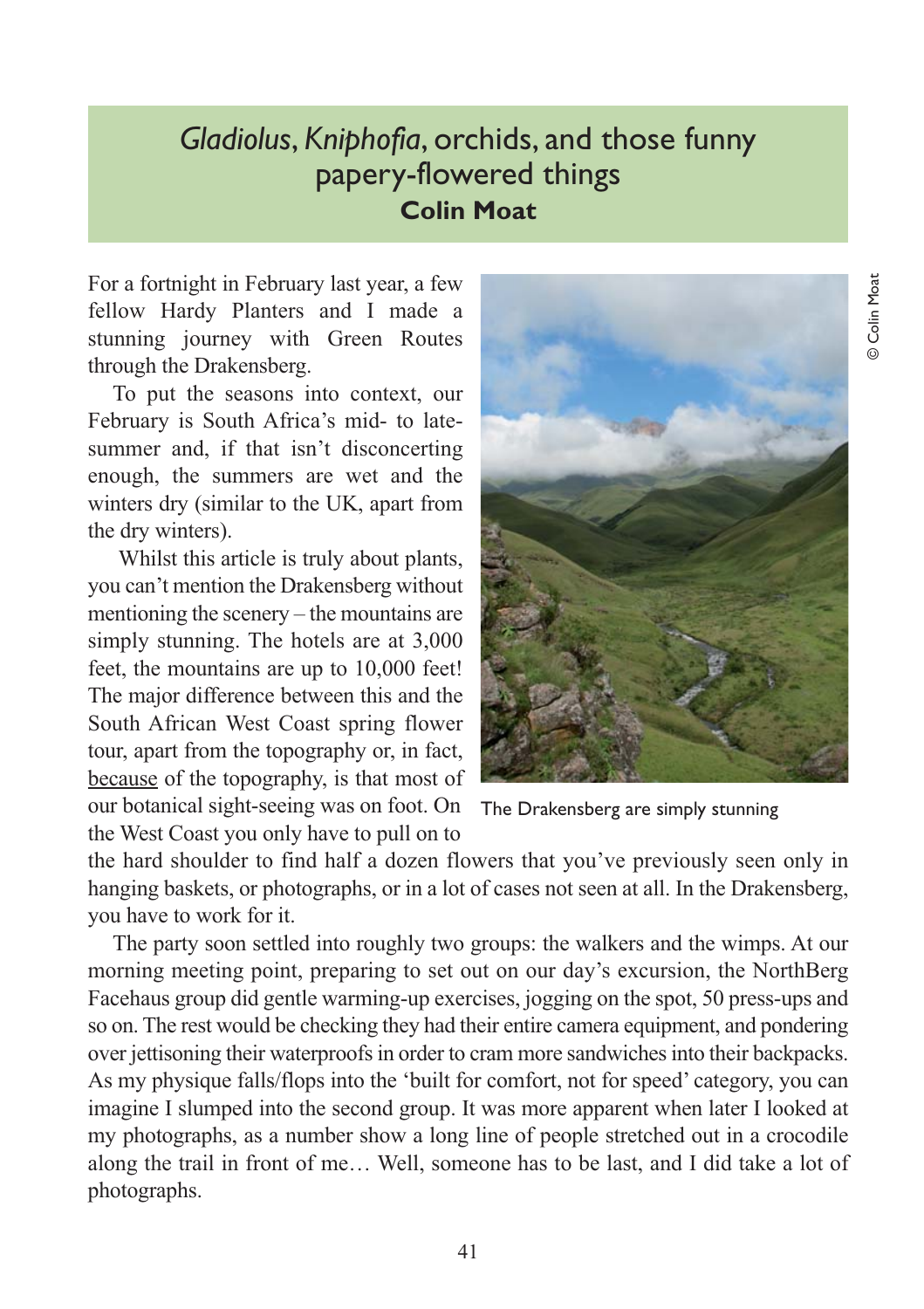© Colin Moat © Colin Moat



Fig. 1 *Gladiolus watermeyeri*



Fig. 2 *Gladiolus crassifolius*



Fig. 3 *Kniphofia laxiflora* 

I was, however, driven on by my desire to experience again the sensation of surprise that so often comes with South African plants, and to re-acquaint myself with, in particular, the *Gladiolus* part of the *Iris* family. Having been seduced by the elegant and scented (yes, scented!) charm of *G. alatus* (back cover), *G*. *venustus* and the striking *G. watermeyeri* (fig. 1) on the West Coast, I was looking forward to seeing what the Drakensberg had to offer. I was not to see as wide a range as I had hoped for, but what there were, especially *G. crassifolius* (fig. 2) and *G. oppositiflorus*, were certainly worth finding. They are similar to *G. papilio* in habit, but slightly daintier, as the flowers are more in proportion to their slender stems. I have grown *G. papilio* (apparently introduced to the UK in 1866) and like it, but the flowers can get a little top heavy. For those of you whose experience of *Gladiolus* is the floristry sort, and who are reading this whilst waiting to be put through to the Plant Police on the grounds of 'harmed snobbery', I would urge you to do a Google search for some of these species, and I'm confident you'll be pleasantly surprised.

Another plant that seems to have fallen from favour is *Kniphofia*. I can remember a lecture by Bob Brown where he was really unpleasant about them. Although I think it was the way they were used, rather than necessarily the plant themselves. I like pokers, and I grow them, with mixed success, combined with grasses, where the bulk of the grass leaves masks the fairly coarse poker leaves and their flowers add excitement and rigidity against the softness of the grass. The reason for my mixed success is that I garden on sand, and whilst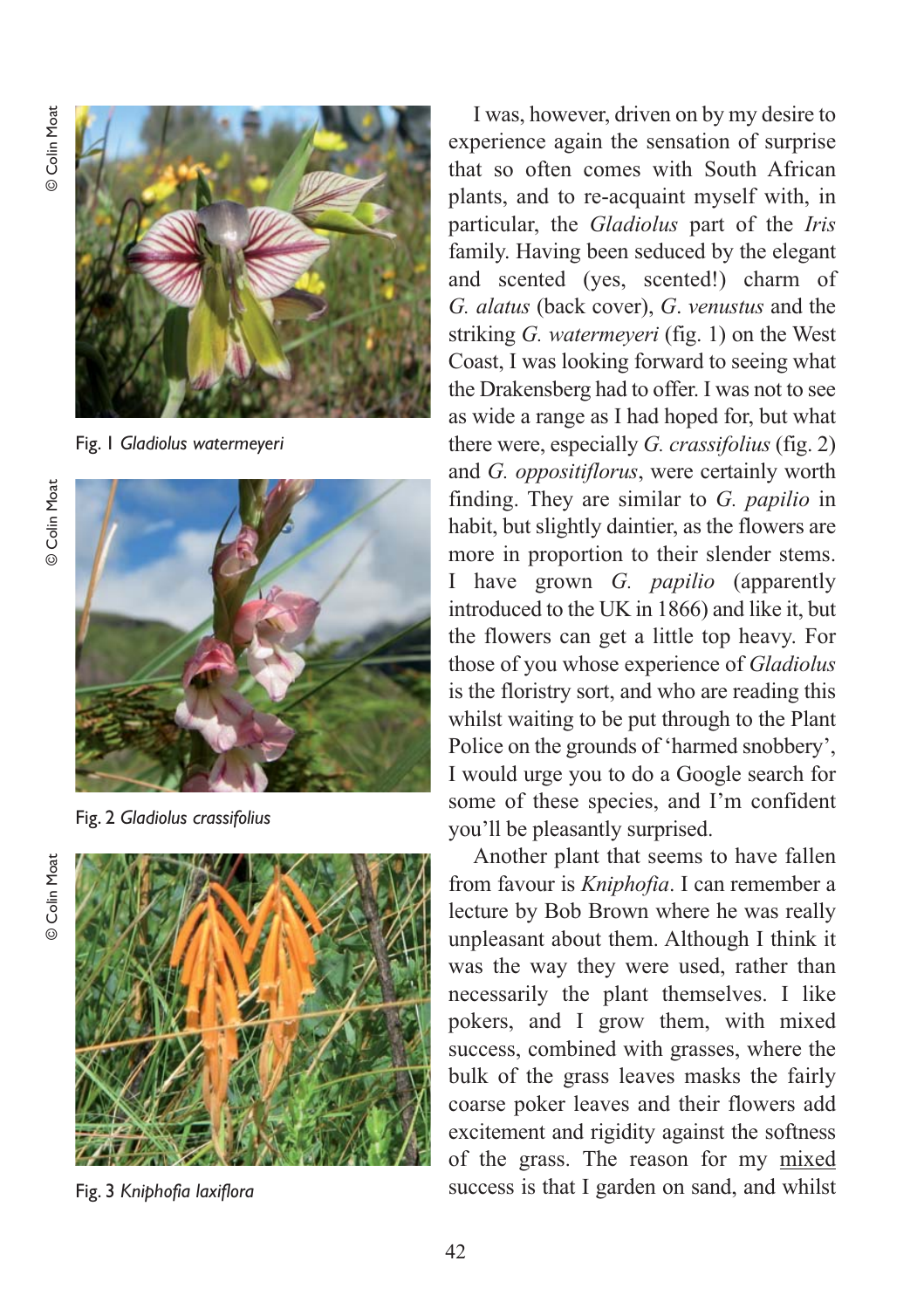this provides good drainage for their fleshy roots over winter, having now seen them growing in their natural habitat I see what the problem is. They grow in marshland, and, if I take you back to the first paragraph, in South Africa they enjoy summer rainfall and dry winters, and whatever you and I may think, our summers aren't wet enough. We were delighted to see quite a range of them: *K. laxiflora* (fig. 3), *K. linearifolia*, *K. uvaria* and the most striking of all, *K. caulescens* (fig. 4) in a vast drift at about 8000 ft on our way up (and down) the Sani Pass to the Kingdom of Lesotho.

*K. caulescens* took our minds off the rather hairy trip up the unmade road to Lesotho, one hairpin bend after another. We were travelling in three 4x4 vehicles of varying vintages. Whilst I believe our driver had left school, I couldn't be certain he had received his results! There wasn't a huge amount of light conversation on our journey, though there were a few whimpers (I apologised later) when he made three attempts to get round a corner, and each time he dropped back for the run-up we got nearer the edge. It was a relief to reach the border and the top.

Lesotho could be the subject of a book; it instantly made me think National Geographic – a vast landscape with minimal human habitation, round stone huts with thatched roofs, and within seconds three lammergeier (bearded vultures) circling about half a mile above our heads.

I will mention just three of the many plants we saw in Lesotho. First, a tiny white *Dianthus basuticus* (fig. 5), (I don't know why, but I just didn't expect to see a Dianthus at 10,500 ft). It takes its name from



Fig. 4 *Kniphofia caulescens*



Fig. 5 *Dianthus basuticus*



Fig. 6 *Androcymbium striatum*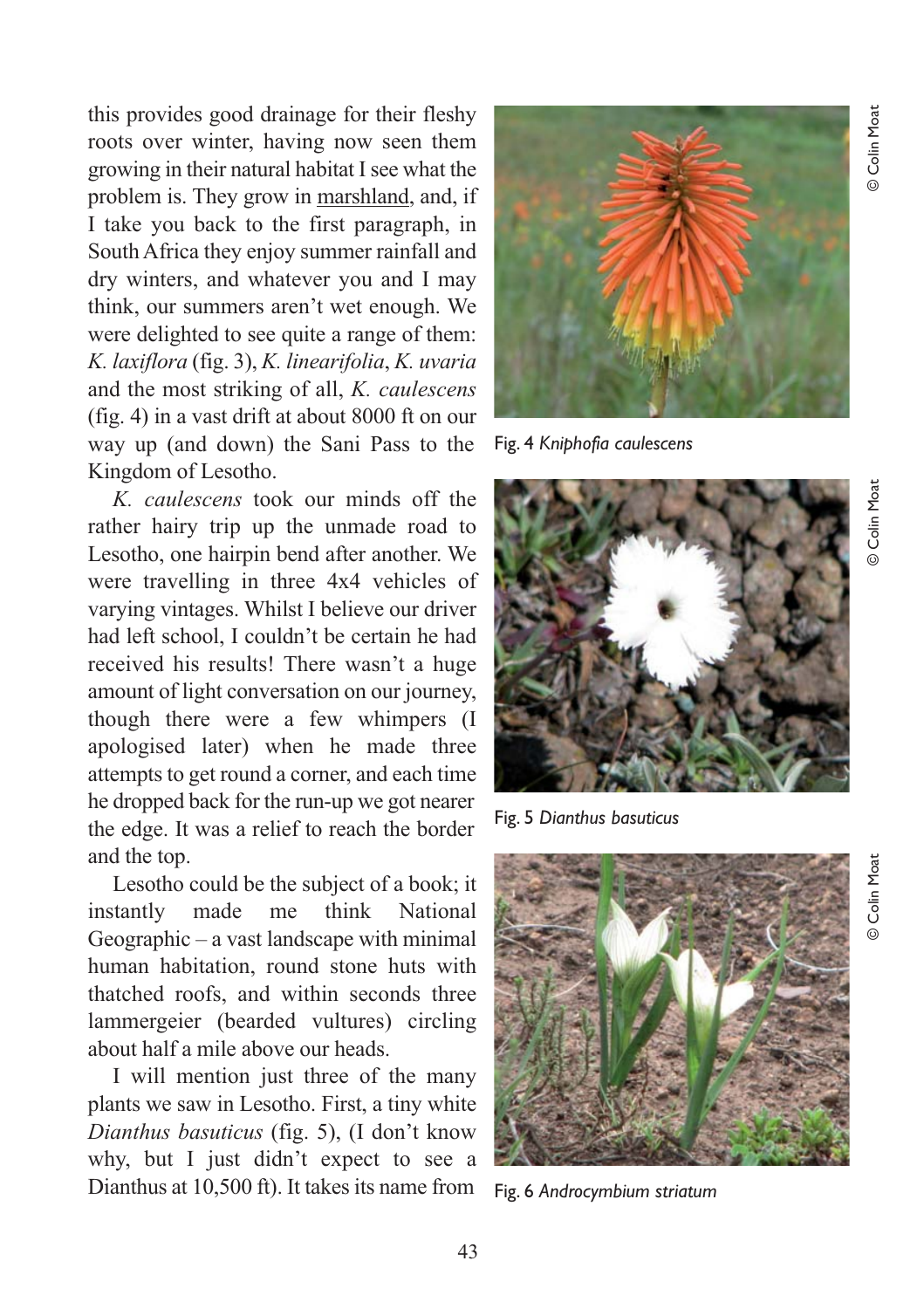

Fig. 7 *Satyrium longicauda*

**Colin Moat** © Colin Moat



Fig. 8 *Disperis fanniniae*



Fig. 9 *Disperis cooperi*

Lesotho's old name of Basutoland, for the stamp collectors amongst us (philately will get you everywhere!) Then, peeking coyly from a roadside bank was *Diascia integerrima*. Finally, a cause of great excitement, a patch of white which turned out to be a what I still know as 'colchicum' but they who must be obeyed deem to be *Androcymbium striatum* (fig. 6); it has keelshaped white-striped green 15cm tall flowers (strictly bracts), the sight of which will stay with me for many a year.

Anyway, back on theme, I have to say over the two weeks I have never before seen the quantity

> of, or so many varieties of, orchid. I will add, although 'off topic', something else I have never seen so many of is eagles. They were everywhere. In addition you didn't have to be particularly 'eagle-eyed' to spot them as they seem to like perching on telegraph poles. I digress. Orchids in South Africa are not the hothouse varieties: they are tough by-the-roadside, on-the-moorland, or in-the-hills varieties, and given their numbers they can obviously compete. A good example was the very tall *Satyrium longicauda* (fig. 7), known as the Blushing Bride, which can have up to 60 white, pink-veined-andtipped, hooded flowers up a stem over 30cm high. The moist-shade-lover *Disperis fanniniae* (fig. 8), with its bright white, flushed-pink or -green, hooded flowers with bright apple-green stems, was very pretty. Its relative *Disperis cooperi* (fig. 9) was spotted in the same marshy site as *Kniphofia caulescens*. The white, split-lipped *Brownleea parviflora* (fig.10) was also an exciting find, but the robust *Disperis oxyglossa* with its rusty brown/red acanthus-like flowers on stout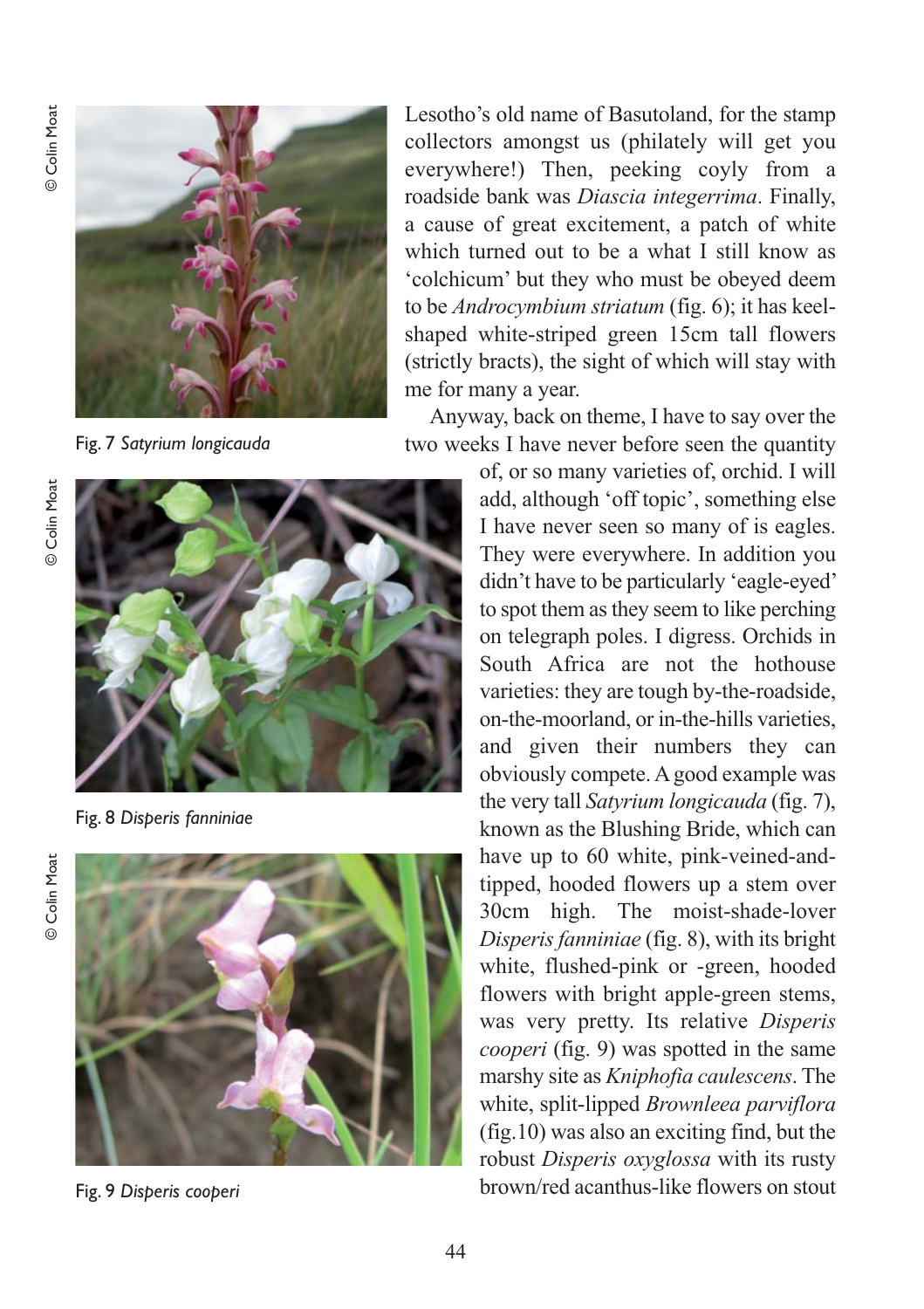**Colin Moat** © Colin Moat

stems summed up the orchids' ability to cope with all that the elements could throw at them.

Of the 600 species of *Helichrysum* worldwide, 245 of them occur in South Africa with 102 species in the Drakensberg, making it the largest genus in the area. I knew of them only as an annual I grew half a lifetime ago, 'everlastings' as they were quaintly known. A fairly strange range of plants, but you can see how they are perfectly adapted to the climate.

Apologies for stating the obvious, but when I mentioned 'summer rain', you probably thought of a nice gentle shower. What you actually get is

monsoon-like thunderstorm with lightning and the works, so you don't get too many delicate daisy-like flowers as they would be smashed to pieces in the deluge and just rot. Instead, you get the helichrysums made of sterner stuff and able to withstand all nature throws at them. In addition, quite often they have silver, hairy foliage to cope with the sun. Whilst a good proportion of them are yellow flowered and, I don't know why, seem less interesting because of it, *Helichrysum auriceps* (fig. 11) had a flower head apparently comprised of very shiny golden ball-bearings (so shiny it made it very difficult to photograph). A number of them had a low-growing habit and were loaded with flowers. One we came across in several places was *H. adenocarpum* (fig. 12), which had either red, pink or white flowers, all looking good against its grey woolly foliage.

And finally, I can't let you go without describing the excitement, on our last walk of seeing, in pristine condition, *Asclepias macropus* (fig. 13), with a drumstick-primula head but in *Auricula*



Fig. 10 *Brownleea parviflora*



Fig. 11 *Helichrysum auriceps*



Fig. 12 *Helichrysum adenocarpum*